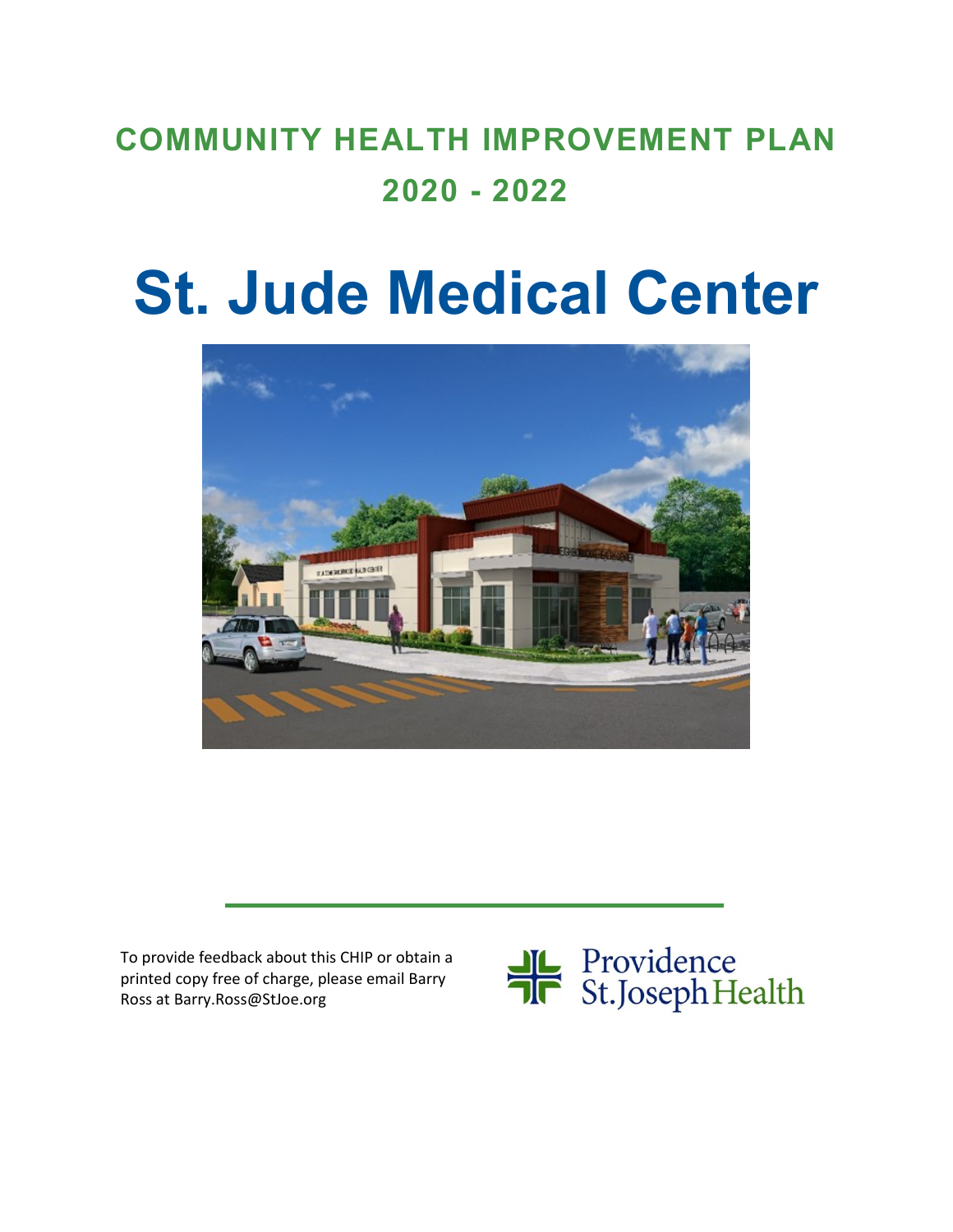## CONTENTS

| Addressing the Needs of the Community: 2020-2022 Key Community Benefit Initiatives and |
|----------------------------------------------------------------------------------------|
|                                                                                        |
|                                                                                        |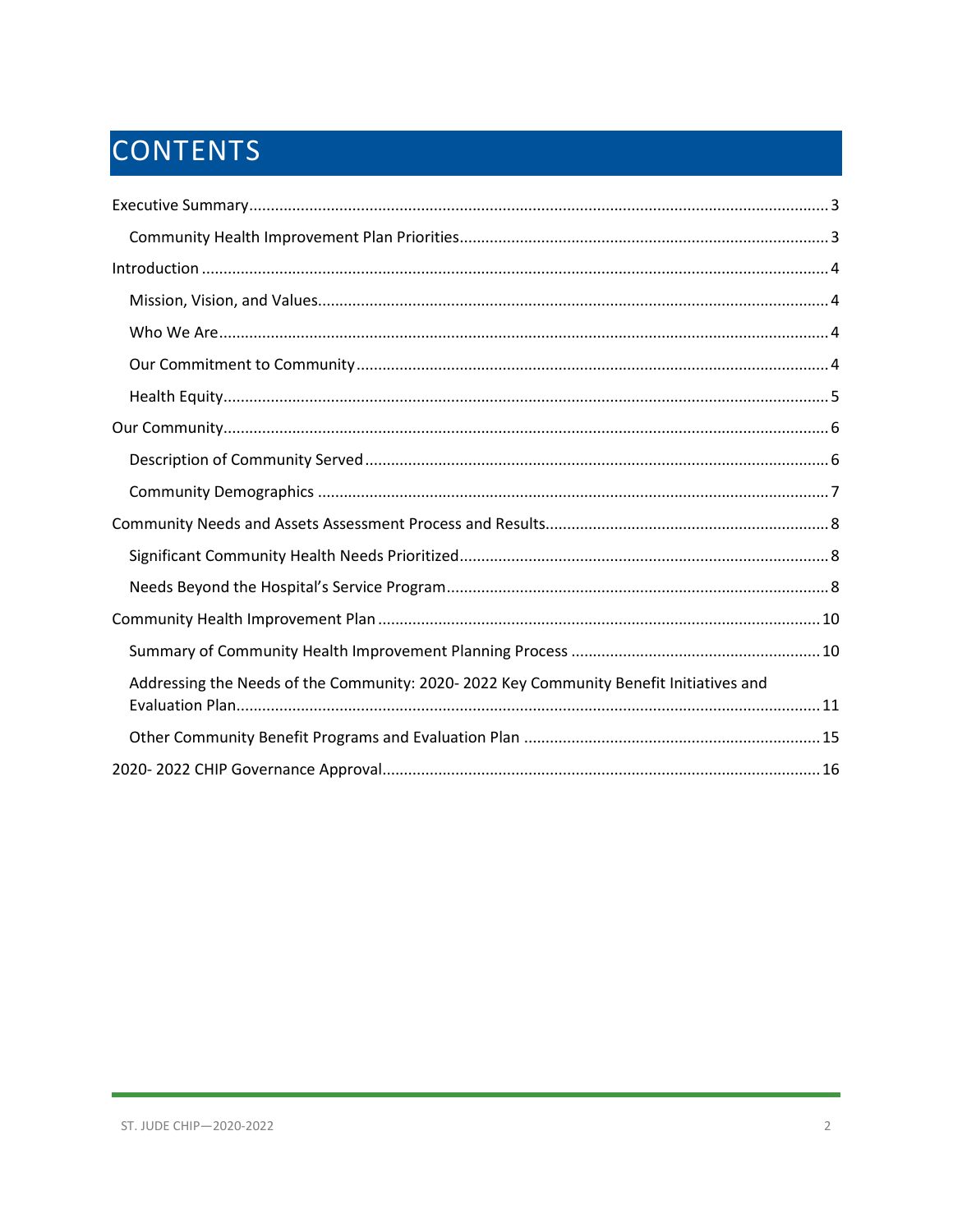## <span id="page-2-0"></span>EXECUTIVE SUMMARY

Providence St. Joseph Health (PSJH) continues its Mission of service in Orange County through St. Jude Medical Center, St. Joseph Hospital of Orange, and Mission Hospital. St. Jude Medical Center is an acutecare hospital with 320 licensed beds, founded in 1957 and located in Fullerton, California. The hospital's service area includes a population of 1,733,665 people and spans parts of Orange, Los Angeles, and San Bernardino Counties.

PSJH—Orange County hospitals dedicate resources to improve the health and quality of life for the communities they serve, with special emphasis on the needs of the economically poor and vulnerable. During 2019, the region provided a combined \$113,383,246 in Community Benefit in response to unmet needs.

St. Jude Medical Center conducts a Community Health Needs Assessment (CHNA) in the communities it serves every three years to better understand the health-related needs and strengths. The results of the CHNA are used to guide and inform efforts to better address the needs of the community. Through a mixed-methods approach using quantitative and qualitative data, the CHNA process relied on several sources of information to identify community needs. Across Orange County, information collected includes community data-level from the Orange County Health Improvement Partnership; 2019 Kaiser Permanente CHNA; 2019 University of California, Irvine Medical Center CHNA; CalOptima Member Survey; state and national public health data; and hospital utilization data.

## <span id="page-2-1"></span>Community Health Improvement Plan Priorities

As a result of the findings of the [2019 Community Health Needs Assessment \(CHNA\)](https://www.providence.org/-/media/Project/psjh/providence/socal/Files/about/community-benefit/reports/2019chna-orangecounty.pdf?la=en&hash=1EFA38ECAF5E0C2A9CFBA76694525C43) and through a prioritization process aligned with our Mission, resources, and hospital strategic plan, St. Jude Medical Center will focus on the following areas for its 2020-2022 Community Benefit efforts:

#### PRIORITY 1: MENTAL HEALTH

Creating awareness and services addressing mental health along with substance use.

#### PRIORITY 2: ACCESS TO CARE

Increasing health care access as well as other resources for areas that have the biggest challenges.

#### PRIORITY 3: HOMELESSNESS AND HOUSING

Social determinants of health, like housing, have a substantial impact on health behaviors and health outcomes. Addressing housing instability, housing affordability, and preventing homelessness will improve health in the communities we serve.

#### PRIORITY 4: HEALTH EQUITY AND RACIAL DISPARITIES

The need for increased health equity and the presence of racial disparities are key priorities to address.

As we develop the Community Health Improvement Plan (CHIP), we will integrate prevention and addressing racial disparities as a cornerstone of each of these priority areas.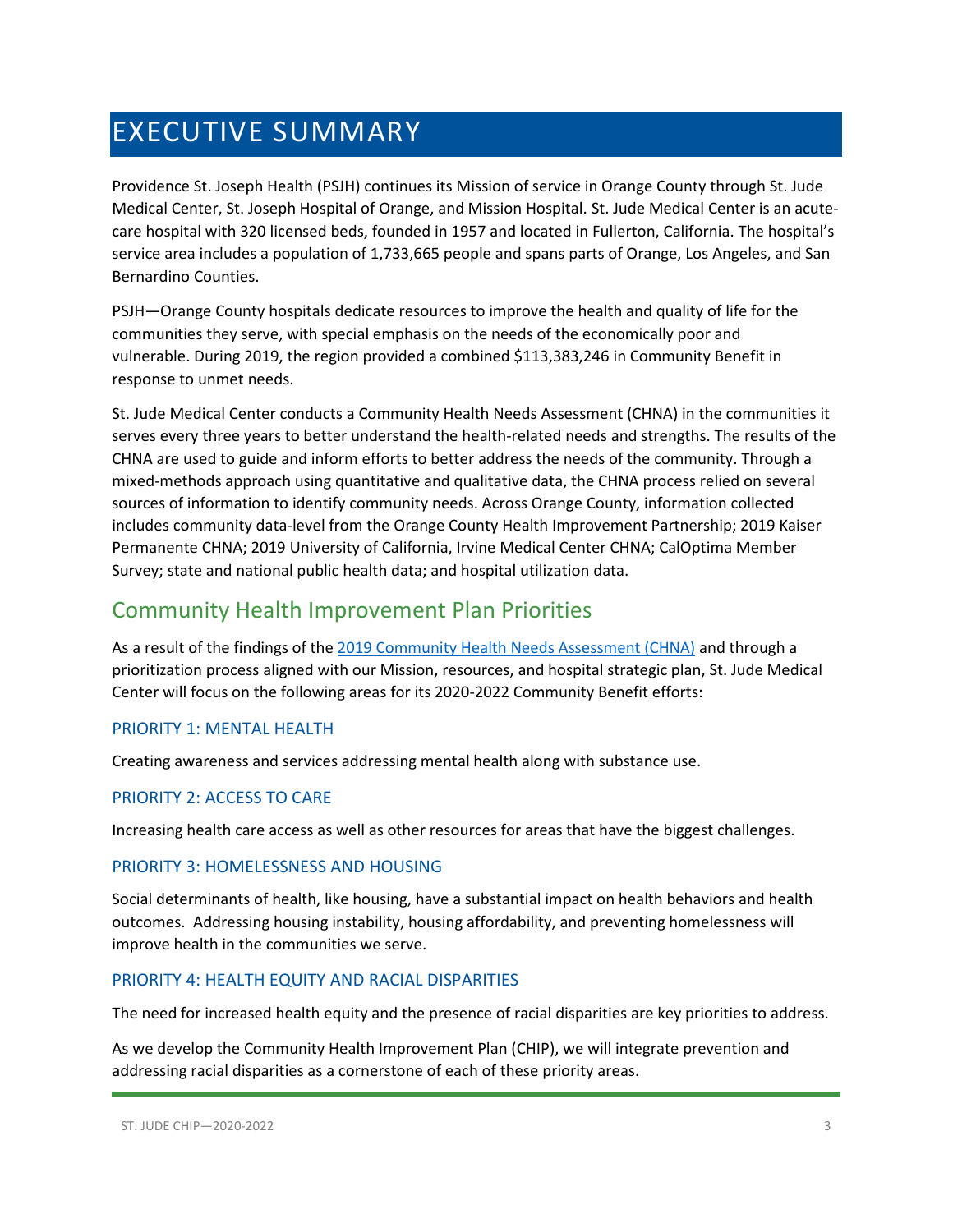## <span id="page-3-0"></span>INTRODUCTION

## <span id="page-3-1"></span>Mission, Vision, and Values

| Our Mission | As expressions of God's healing love, witnessed through the ministry of Jesus,<br>we are steadfast in serving all, especially those who are poor and vulnerable. |  |  |
|-------------|------------------------------------------------------------------------------------------------------------------------------------------------------------------|--|--|
|             | Our Vision Health for a Better World.                                                                                                                            |  |  |
| Our Values  | Compassion $-$ Dignity $-$ Justice $-$ Excellence $-$ Integrity                                                                                                  |  |  |

### <span id="page-3-2"></span>Who We Are

St. Jude Medical Center is an acute-care hospital founded in 1957 and located in Fullerton, California. The hospital has 320 licensed beds, all of which are currently available, and a campus that is approximately 40 acres in size. St. Jude Medical Center has a staff of 2,527 caregivers and professional relationships with 615 local physicians and 83 independent allied health professionals. Major programs and services offered to the community include cardiac care, stroke care and neurology, orthopedics, rehabilitation, oncology, emergency medicine, and obstetrics.

## <span id="page-3-3"></span>Our Commitment to Community

PSJH—Orange County hospitals dedicate resources to improve the health and quality of life for the communities they serve, with special emphasis on the needs of the economically poor and vulnerable. During 20[1](#page-3-4)9, the region provided a combined \$113,383,246 in Community Benefit<sup>1</sup> in response to unmet needs.

Other healthcare providers in the region include AHMC Healthcare, Anaheim Global Medical Center, Children's Hospital of Orange County, Corona Regional Medical Center, Hoag Hospitals, Kaiser Permanente Orange County, KPC Healthcare, Inc., Orange Coast Medical Center, PIH Health, Placentia-Linda Hospital, Prime Healthcare, Tenet Healthcare, University of California, Irvine Medical Center, West

<span id="page-3-4"></span> $1$  A community benefit is an initiative, program or activity that provides treatment or promotes health and healing as a response to identified community needs and meets at least one of the following community benefit objectives: a. Improves access to health services; b. Enhances public health; c. Advances increased general knowledge; and/or d. Relieves government burden to improve health. Note: Community benefit includes both services to the economically poor and broader community. To be reported as a community benefit initiative or program, community need must be demonstrated. Community need can be demonstrated through the following: 1) community health needs assessment developed by the ministry or in partnership with other community organizations; 2) documentation that demonstrates community need and/or a request from a public agency or community group was the basis for initiating or continuing the activity or program; 3) or the involvement of unrelated, collaborative tax-exempt or government organizations as partners in the community benefit initiative or program.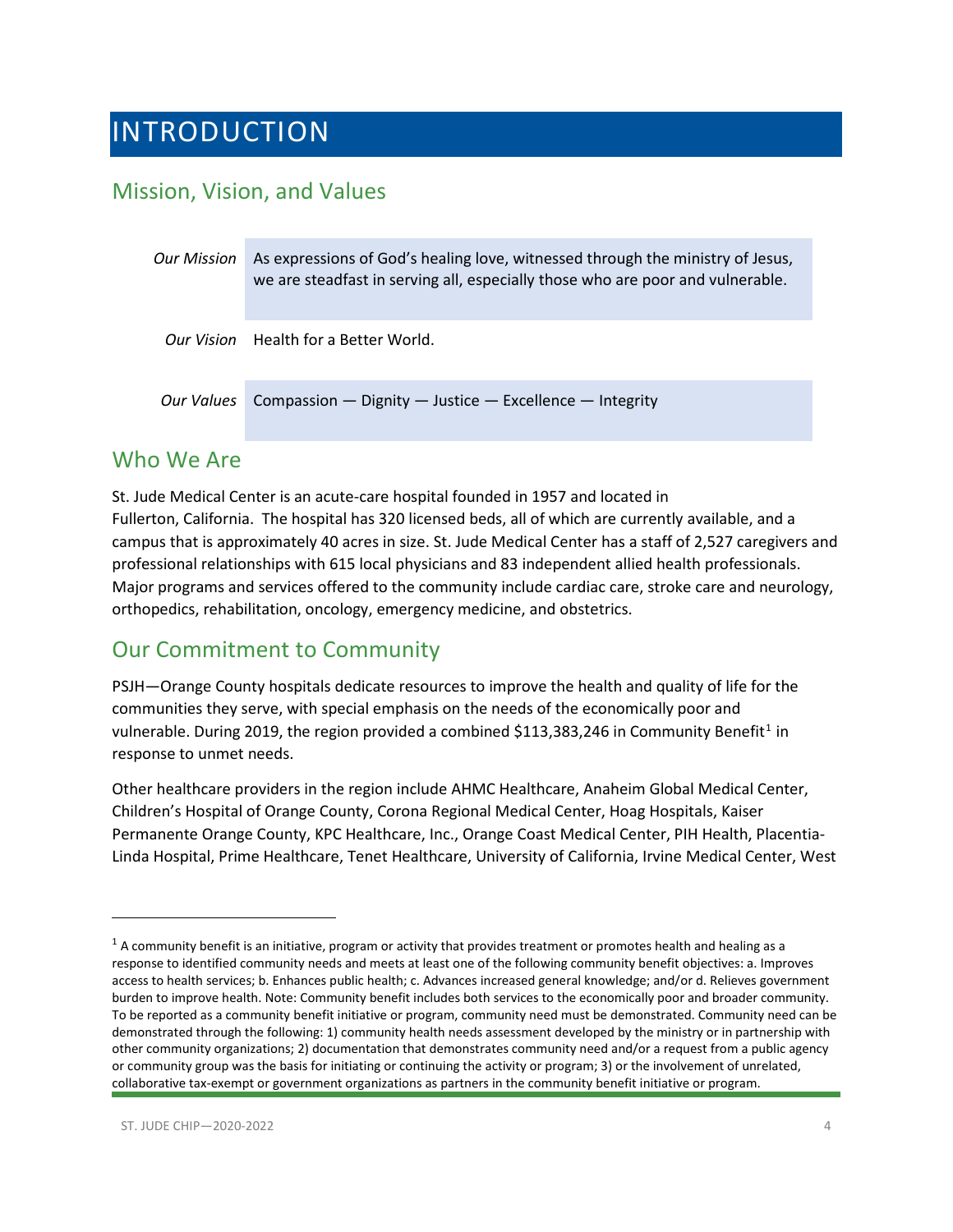Anaheim Medical Center are neighboring hospitals. Affiliated Community Clinics in the region are Camino Health Center, and St. Jude Neighborhood Health Centers.

PSJH—Orange County hospitals further demonstrate organizational commitment to the Community Health Needs Assessment (CHNA) through the allocation of staff time, financial resources, participation, and collaboration to address community identified needs. The Regional Director, Community Health Investment for Southern California - PSJH and the Community Health Investment Directors are responsible for ensuring the compliance of Federal 501r requirements. They also provide the opportunity for community leaders and internal hospital leadership, physicians, and others to work together in planning and implementing the resulting Community Health Improvement Plan (CHIP).

### <span id="page-4-0"></span>Health Equity

At Providence St. Joseph Health, we acknowledge that all people do not have equal opportunities and access to living their fullest, healthiest lives due to systems of oppression and inequities. We are committed to ensuring health equity for all by addressing the underlying causes of racial and economic inequities and health disparities. Our Vision is "Health for a Better World," and to achieve that we believe we must address not only the clinical care factors that determine a person's length and quality of life, but also the social and economic factors, the physical environment, and the health behaviors that all play an active role in determining health outcomes.

To ensure that equity is foundational to our CHIP, we have developed an equity framework that outlines the best practices that each of our hospital will implement when completing a CHIP. These practices include, but are not limited to the following:



Address root causes of inequities by utilizing evidence-based and leading practices



Explicitly state goal of reducing health disparities and social inequities



Reflect our values of justice and dignity



Leverage community strengths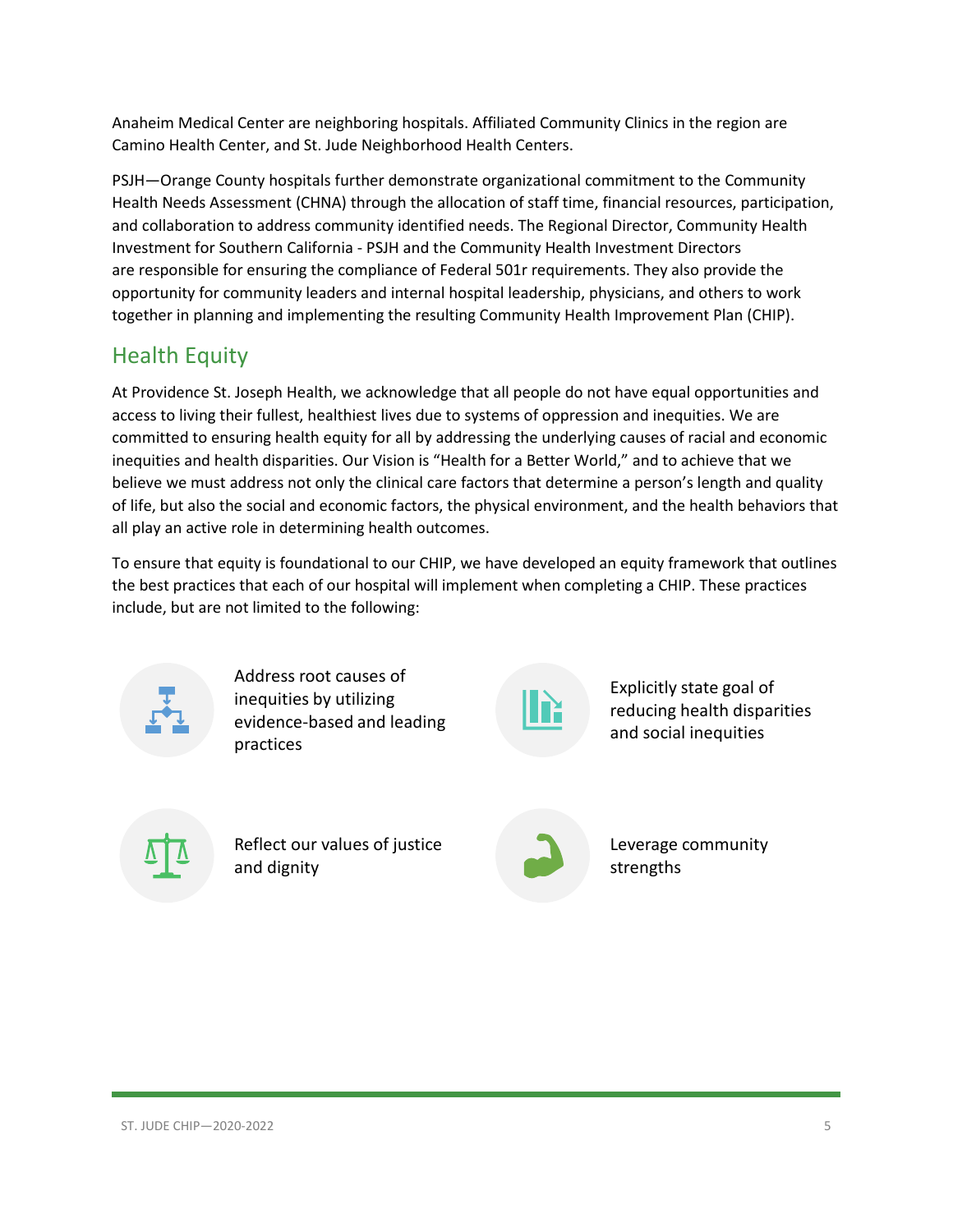## <span id="page-5-0"></span>OUR COMMUNITY

## <span id="page-5-1"></span>Description of Community Served

The community served by St. Jude Medical Center is based upon geographic access and other hospitals in the area, as well as patient ZIP Codes. St. Jude Medical Center's Community Benefit Committee determined it will focus its investments in the high need areas of Orange County because there are other non-profit hospitals serving the secondary areas outside of the county.



*Figure 1. St. Jude Medical Center's Total Service Area*

Of the over 1,700,000 permanent residents in the total service area, roughly 45% live in the high need service area, defined by lower life expectancy at birth, lower high school graduation rates, and more households at or below 200% FPL compared to census tracts in the total service area. These households are more likely to regularly make spending tradeoffs regarding utilities, rent, groceries, medicine, and other basic expenses.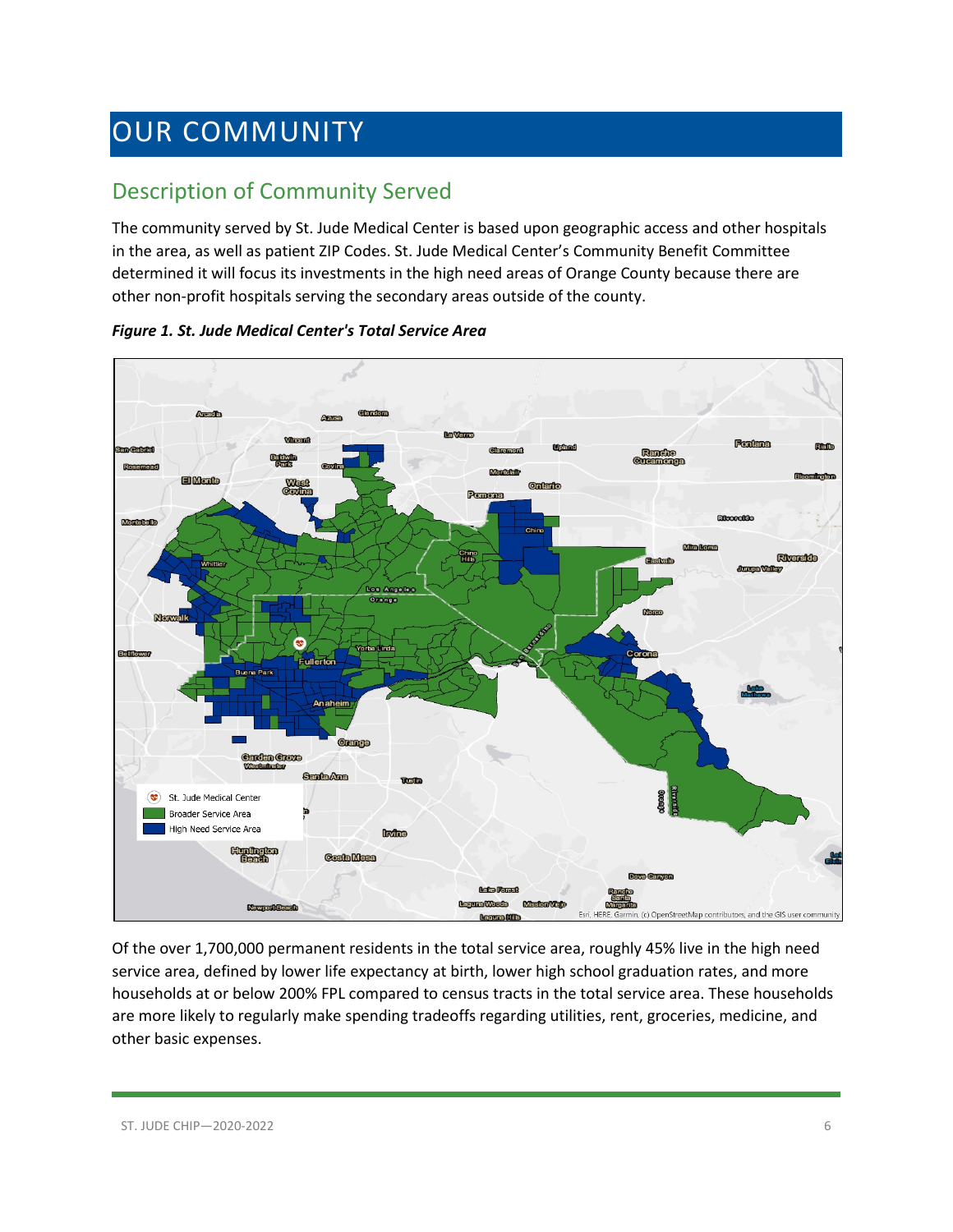## <span id="page-6-0"></span>Community Demographics

#### POPULATION AND AGE DEMOGRAPHICS

People under the age of 35 are more likely to live in the high need service area, while those aged 55 to 64 are less likely. The ratio of males-to-females is roughly proportional across the geographies.

#### POPULATION BY RACE AND ETHNICITY—ST. JUDE MEDICAL CENTER

Individuals who identify as Hispanic and "other" race are substantially more likely to live in high need census tracts. People identifying as Asian are less likely to live in high need census tracts.

#### SOCIOECONOMIC INDICATORS

| <b>Indicator</b>                                                                                                                                                                                      | <b>Broader</b><br><b>Service</b><br>Area | <b>High Need</b><br><b>Service</b><br>Area | Total<br><b>Service</b><br>Area | Orange<br>County | <b>Los</b><br><b>Angeles</b><br>County | San<br><b>Bernardino</b><br>County |
|-------------------------------------------------------------------------------------------------------------------------------------------------------------------------------------------------------|------------------------------------------|--------------------------------------------|---------------------------------|------------------|----------------------------------------|------------------------------------|
| <b>Median Household</b><br><b>Income</b><br>Data Source: American<br><b>Community Survey</b><br>Year: 2019                                                                                            | \$103,210                                | \$63,059                                   | \$84,552                        | \$88,453         | \$66,297                               | \$60,761                           |
| <b>Percent of Renter</b><br><b>Households with</b><br><b>Severe Housing Cost</b><br><b>Burden</b><br>Data Source: American<br><b>Community Survey</b><br>Year: Estimates based on<br>2013 - 2017 data | 24.0%                                    | 30.8%                                      | 28.1%                           | 28.0%            | 30.1%                                  | 28.7%                              |

#### *Table 1. Socioeconomic Indicators for St. Jude Medical Center Service Area*

The median household income for the total service area for St. Jude Medical Center is about \$4,000 lower than Orange County overall. There is over a \$40,000 difference in median income between the broader service area and the high need service area.

Severe housing cost burden is defined as households that spend 50% or more of their income on housing costs. The total service area and Orange County have roughly the same percentage of renter households that are severely housing cost burdened (28%).

In the high need service area, 31% of renter households are severely housing cost burdened. Within the total service area there are census tracts in which over 30% of households are experiencing severe housing cost burden.

**Full demographic and socioeconomic information for the service area can be found in the [2019 CHNA](https://www.providence.org/-/media/Project/psjh/providence/socal/Files/about/community-benefit/reports/2019chna-orangecounty.pdf?la=en&hash=1EFA38ECAF5E0C2A9CFBA76694525C43)  [for St. Jude Medical Center.](https://www.providence.org/-/media/Project/psjh/providence/socal/Files/about/community-benefit/reports/2019chna-orangecounty.pdf?la=en&hash=1EFA38ECAF5E0C2A9CFBA76694525C43)**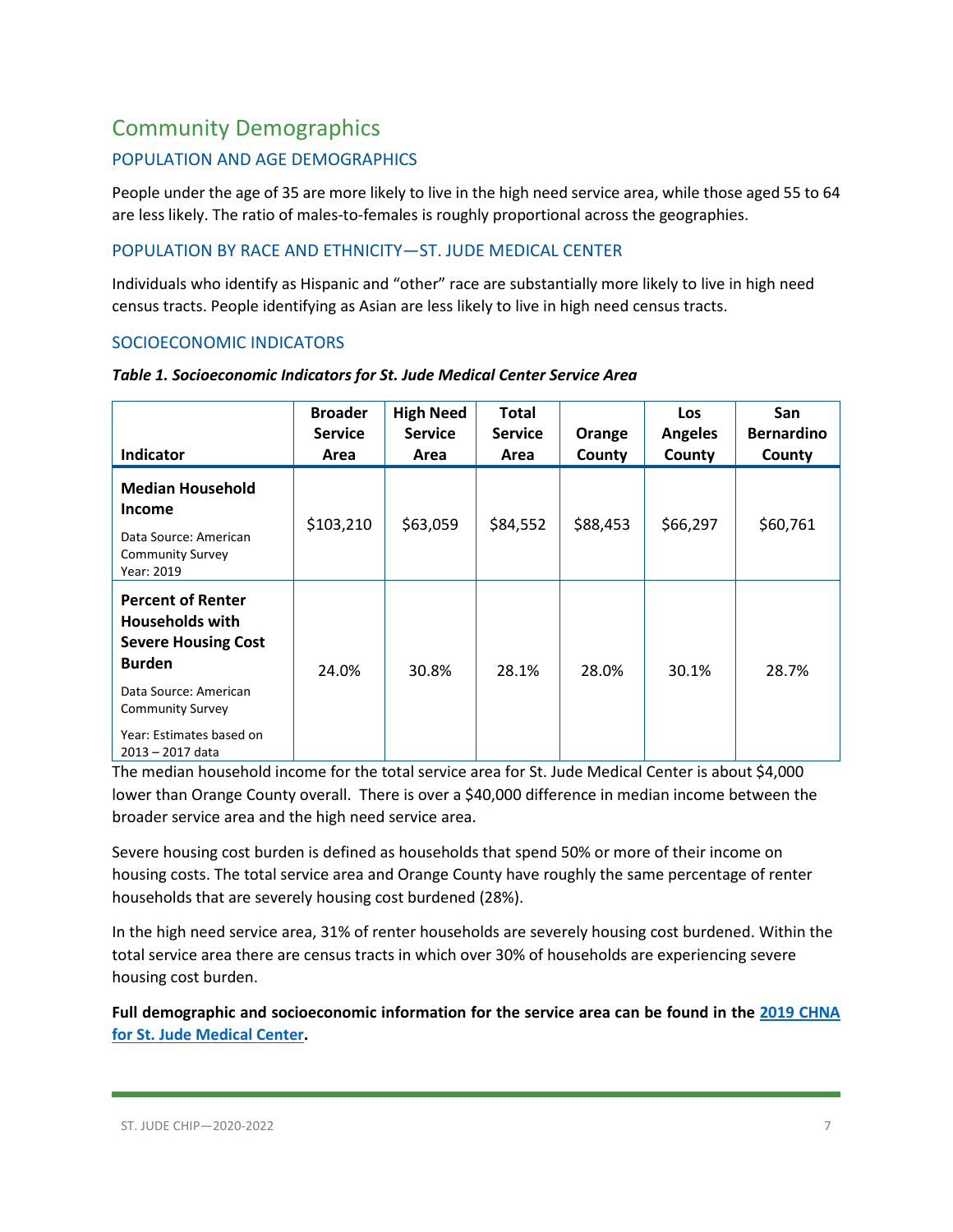## <span id="page-7-0"></span>COMMUNITY NEEDS AND ASSETS ASSESSMENT PROCESS AND RESULTS

## <span id="page-7-1"></span>Significant Community Health Needs Prioritized

The list below summarizes the rank ordered significant health needs identified through the Community Health Needs Assessment process:

#### PRIORITY 1: MENTAL HEALTH

Creating awareness and services addressing mental health along with substance use.

#### PRIORITY 2: ACCESS TO CARE

Increasing health care access as well as other resources for areas that have the biggest challenges.

#### PRIORITY 3: HOMELESSNESS AND HOUSING

Social determinants of health, like housing, have a substantial impact on health behaviors and health outcomes. Addressing housing instability, housing affordability, and preventing homelessness will improve health in the communities we serve.

#### PRIORITY 4: HEALTH EQUITY AND RACIAL DISPARITIES

The need for increased health equity and the presence of racial disparities are key priorities to address.

As we develop the Community Health Improvement Plan (CHIP), we will integrate prevention and addressing racial disparities as a cornerstone of each of these priority areas.

## <span id="page-7-2"></span>Needs Beyond the Hospital's Service Program

No hospital facility can address all the health needs present in its community. We are committed to continue our Mission by partnering with other organizations who may meet the needs beyond our programs and by funding other non-profits through our Care for the Poor program managed by the St. Jude Medical Center.

Furthermore, St. Jude Medical Center will endorse local non-profit organization partners to apply for funding through the [St. Joseph Community Partnership Fund. O](http://www.stjhs.org/SJH-Programs/SJH-Community-Partnership-Fund.aspx)rganizations that receive funding provide specific services and resources to meet the identified needs of underserved communities throughout St. Jude Medical Center's service areas.

The following community health needs identified in the ministry CHNA will not be addressed and an explanation is provided below:

**Obesity/Food Insecurity/Nutrition**: While not identified as a priority in the CHNA, St. Jude Medical Center will continue to support the Move More, Eat Healthy Initiative as part of the health equity/racial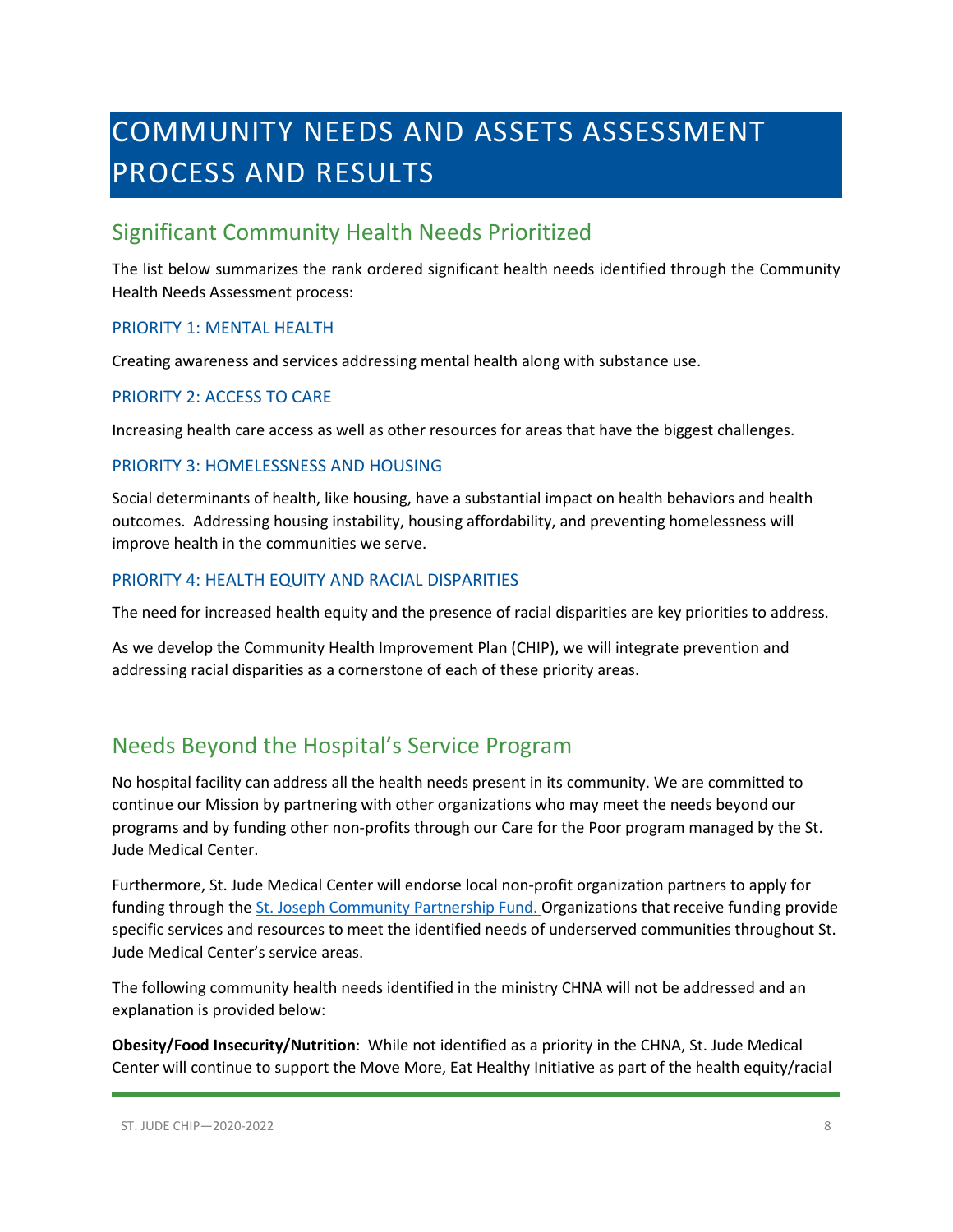disparities priority. This initiative also addresses food insecurity and nutrition. St. Jude Medical Center donates unused food as part of our efforts to address food insecurity.

**Economic Issues**: While St. Jude Medical Center has not selected economic issues as a top priority, the majority of its community benefit programs are targeted to the low-income population. St. Jude Medical Center partners with Orange County Community Action Partnership, the county anti-poverty agency on several initiatives. St. Jude Medical Center has a policy of a just living wage and in that way serves as a role model for other organizations in the community.

**Safety**: The declining crime rate has not made this a priority, but St. Jude Medical Center actively participates in five local city collaboratives that focus on the needs of at-risk youth with a goal to reduce gang involvement and crime. In addition, St. Jude Medical Center partners with the Center for Healthy Neighborhoods and Habitat for Humanity, who have a priority on safety issues.

**Diabetes**: St. Jude Medical Center will continue to work with the OC Health Improvement Partnership which is addressing diabetes in Orange County.

**Early Childhood Development**: While this did not make the top priorities, the Regional Director, Community Health Investment serves as co-chair of Early Childhood OC, which is addressing this issue.

**Environment/Climate:** [Providence St. Joseph Health has committed to being carbon negative by 2030.](https://www.providence.org/about/community-partnerships/work-we-do/government-affairs-and-social-responsibility/environmental-stewardship/our-commitment-to-environmental-transformation) This effort will involve all hospital staff. The Regional Director, Community Health Investment has been appointed to the System Environmental Justice Work Group.

**Aging Population**: While this is not one of the selected priorities, St. Jude Medical Center has one of the only hospital- based Senior Services departments in Orange County. This department provides a home assistance volunteer program, non-emergency medical transportation, late life depression programs, chronic disease management programs and information and referral. St. Jude Medical Center also serves as the sponsor of Caregiver Resource Center OC, which provides support to family caregivers who care for a loved one.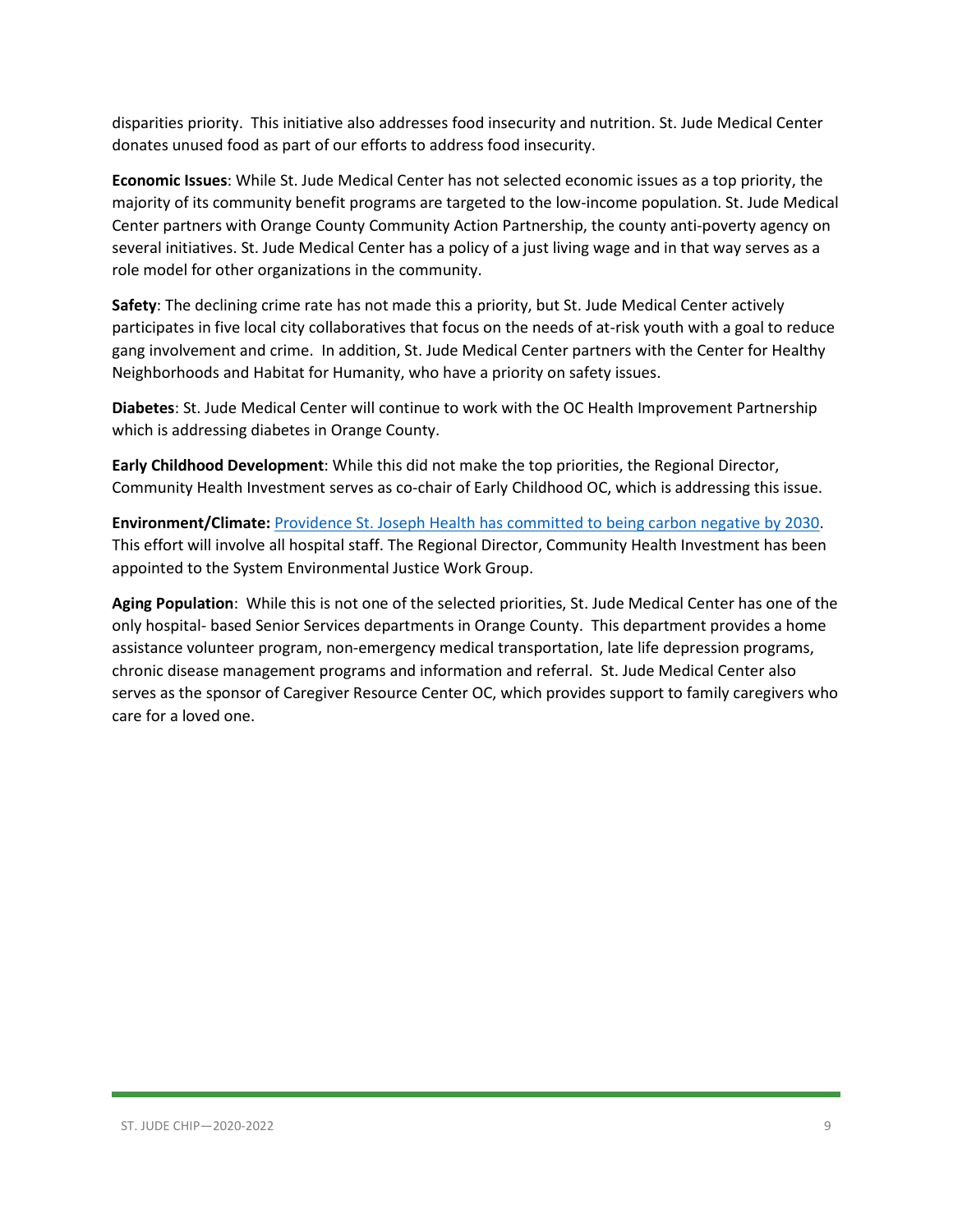## <span id="page-9-0"></span>COMMUNITY HEALTH IMPROVEMENT PLAN

## <span id="page-9-1"></span>Summary of Community Health Improvement Planning Process

The Community Health Needs Assessment (CHNA) process is based on the understanding that health and wellness are influenced by factors within our communities, not only within medical facilities. In gathering information on the communities served by the hospital(s), we looked not only at the health conditions of the population, but also at socioeconomic factors, the physical environment, and health behaviors. Additionally, we utilized input from key stakeholders and community members to provide additional context to the quantitative data through qualitative data in the form of interviews and listening sessions from partner organizations. As often as possible, equity is at the forefront of our conversations and presentation of the data, which often have biases based on collection methodology.

In addition, we recognize that there are often geographic areas where the conditions for supporting health are substantially poorer than nearby areas. Whenever possible and reliable, data is reported at the ZIP code or census block group level. These smaller geographic areas allow us to better understand the neighborhood level needs of our communities and better address disparities within and across communities.

We reviewed data from the American Community Survey and local public health authorities. In addition, we include hospital utilization data to identify disparities in utilization by income and insurance, geography, and race/ethnicity when reliably collected (see page 20 of the 2019 CHNA).

The CHIP process integrated the community input received from over 50 stakeholders at a regional housing/homeless forum, input from the Board of St. Jude Neighborhood Health Centers related to their plans and builds on our mental health partnerships.

The 2020-2022 Community Health Improvement Plan (CHIP) process was disrupted by the SARS-CoV-2 virus and COVID-19, which has impacted all of our communities. While we have focused on crisis response, it has required a significant re-direction of resources and reduced community engagement in the CHIP process.

This CHIP is currently designed to address the needs identified and prioritized through the 2019 CHNA, though COVID-19 will have substantial impacts on our community needs. These impacts are likely to exacerbate some of the needs identified, and cause others to rise in level of priority. While this is a dynamic situation, we recognize the greatest needs of our community will change in the coming months, and it is important that we adapt our efforts to respond accordingly. This CHIP will be updated in 2021 to better document the impact of and our response to COVID-19 in our community. We are committed to supporting, strengthening, and serving our community in ways that align with our Mission, engage our expertise, and leverage our Community Benefit dollars in the most impactful ways.

St. Jude Medical Center anticipates that implementation strategies may change and therefore, a flexible approach is best suited for the development of its response to the CHNA. For example, certain community health needs may become more pronounced and require changes to the initiatives identified by St. Jude Medical Center in the enclosed CHIP.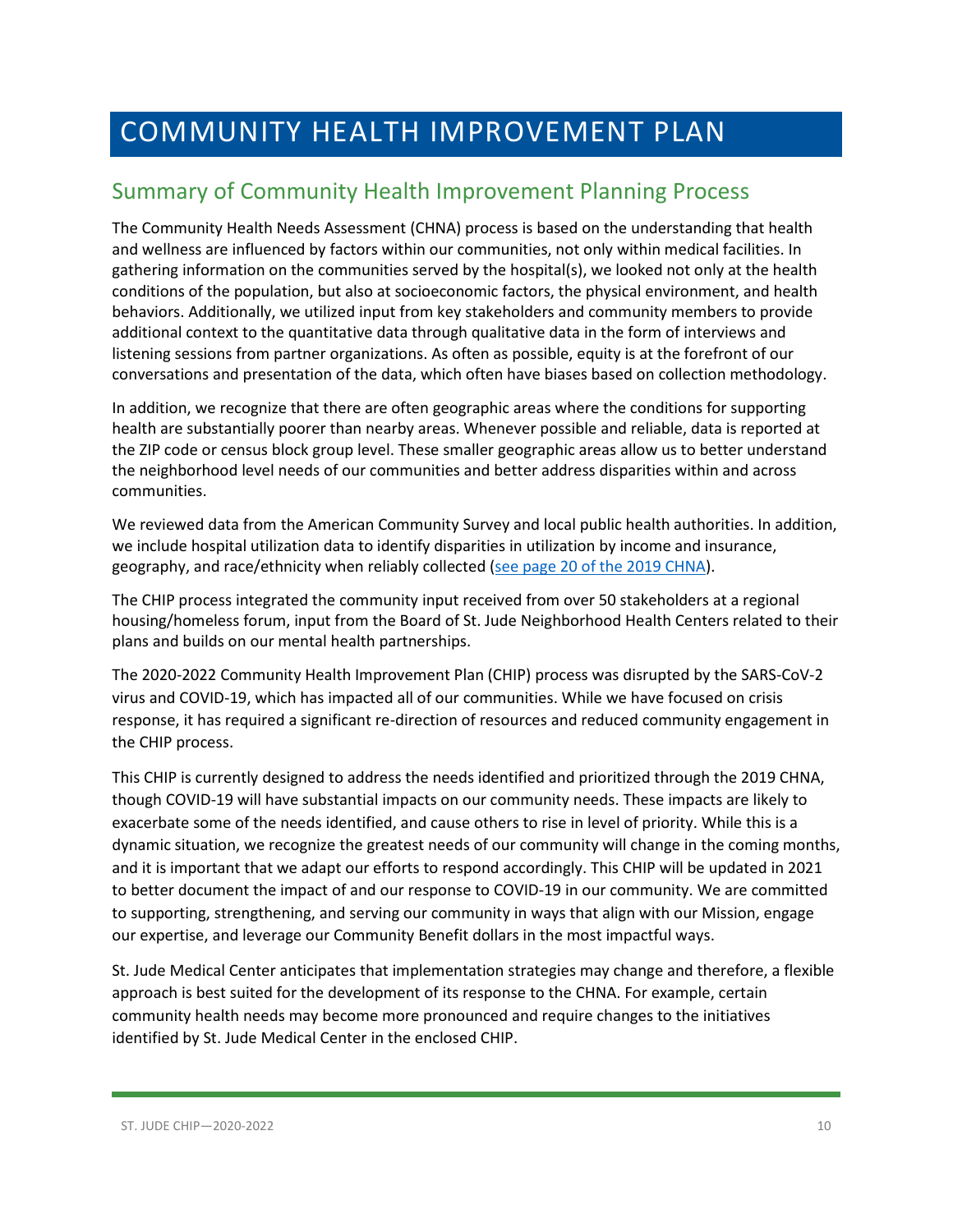## <span id="page-10-0"></span>Addressing the Needs of the Community: 2020- 2022 Key Community Benefit Initiatives and Evaluation Plan

#### PRIORITY #1: HOMELESSNESS AND AFFORDABLE HOUSING

#### *Community Need Addressed*

Increase in homelessness and the lack of affordable housing

#### *Goal (Anticipated Impact)*

Reduce chronic homelessness, increase the number of affordable housing units and strengthen affordable housing policies in the 2021-2028 housing elements

#### *Outcome Measures*

- Reduce chronic homelessness by 2022 as measured by the rate of individuals experiencing chronic homelessness in the Annual Point in Time Count
- Increase affordable housing units by at least 200 in North Orange County by 2022
- Strengthen affordable housing policies in the 2021-2028 housing elements in at least 3 target North Orange County cities by 2022.

#### *Table 2. Strategies for Addressing Homelessness and Affordable Housing*

|    | <b>Strategy</b>                                                                                                                                                                                 | <b>Target Population</b>                                       |
|----|-------------------------------------------------------------------------------------------------------------------------------------------------------------------------------------------------|----------------------------------------------------------------|
| 1. | Train a minimum of 100 housing champions in North<br><b>Orange County cities.</b>                                                                                                               | Residents, particularly those with low<br>incomes              |
| 2. | Engage with housing champions in local city housing<br>element public element to promote stronger policies in<br>the 2021-2028 housing elements that will result in more<br>affordable housing. | Resident engagement with Planning<br>and City Council          |
| 3. | Support the approval of affordable housing projects in<br>the pipeline so that at least 200 new units are built by<br>2022 in North Orange County.                                              | <b>Advocacy with Planning Commissions</b><br>and City Councils |
|    | 4. Continue homeless care navigation program and<br>implement best practices identified in the region.                                                                                          | People experiencing chronic<br>homelessness                    |

#### *Planned Collaboration*

Collaborative partners include the Kennedy Commission; United Way OC; YIMBY, Habitat for Humanity, Fullerton Tri-Parish Council

#### *Resource Commitment*

\$559,000 is budgeted in 2021 and 2022 to support this effort and our partners, which include two homeless community care navigators and grants to partner organizations.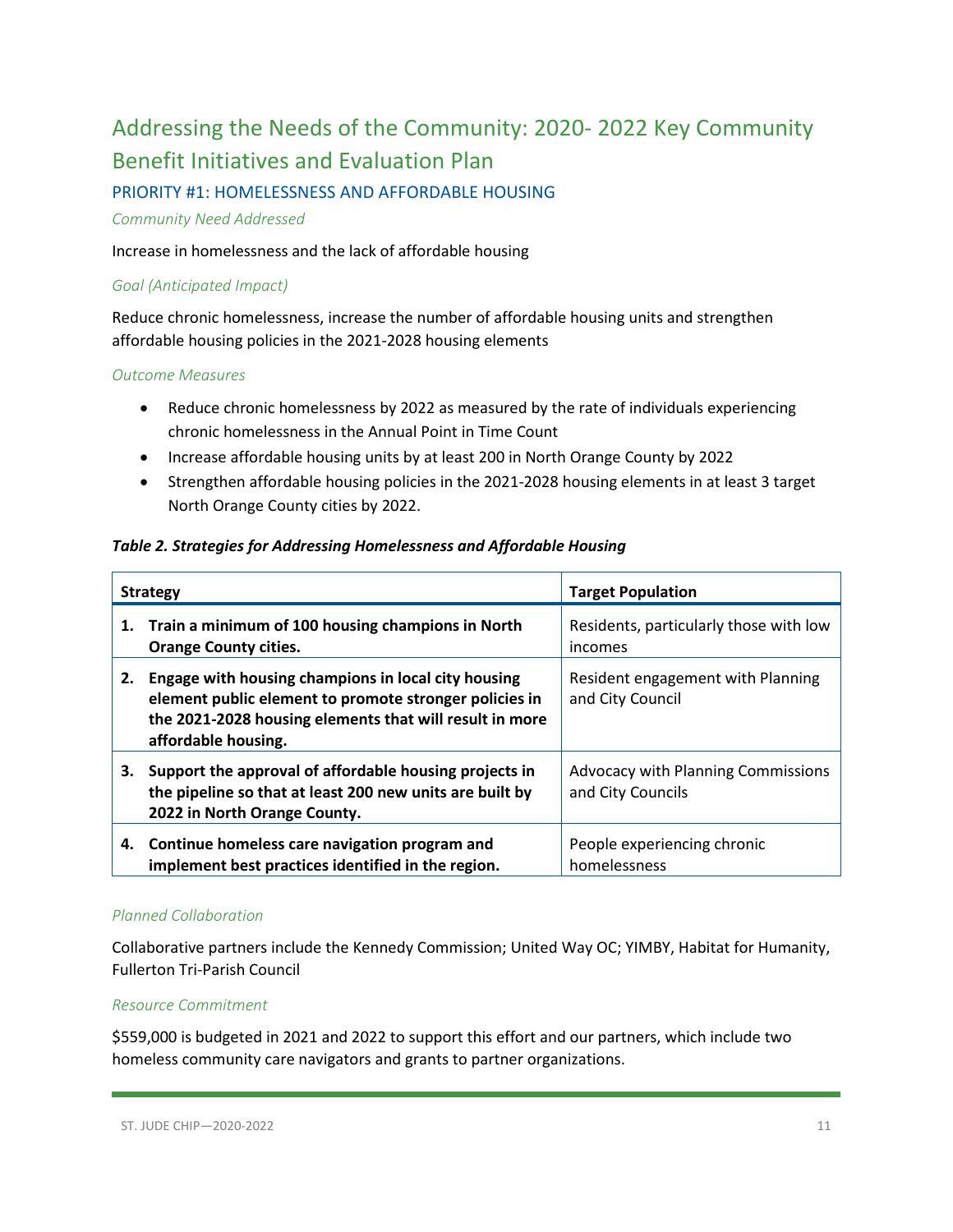#### PRIORITY #2: MENTAL HEALTH AND SUBSTANCE USE DISORDERS

#### *Community Need Addressed*

Mental health and substance use disorders

#### *Goal (Anticipated Impact)*

Improved system to access mental health and substance use services to ensure that patients receive care at the appropriate level of care and not in the Emergency Department, reduced mental health stigma in the community and increase in resources for youth.

#### *Outcome Measures*

- # of Emergency Department visits for mental health and substance use disorders
- # of Emergency Department patients referred for Medication Assisted Treatment (MAT)
- # of schools and students participating i[n Work2BeWell](https://work2bewell.org/) program
- # of residents who are active o[n Each Mind Matters](https://www.eachmindmatters.org/) social media

#### *Table 3. Strategies for Addressing Mental Health and Substance Use Disorders*

|    | <b>Strategy</b>                                                                                                       | <b>Target Population</b>                                   |  |
|----|-----------------------------------------------------------------------------------------------------------------------|------------------------------------------------------------|--|
| 1. | Participate in the Be Well Clinical Campus Steering<br>Committee and ensure strong referral protocols are in<br>place | Patients with mental health and<br>substance use disorders |  |
| 2. | <b>Implement MAT program in Emergency Department</b>                                                                  | Patients with opioid use disorder                          |  |
| З. | Adapt the Each Mind Matters Campaign/Promise to Talk<br>in response to COVID-19                                       | Latinas with low incomes and their<br>household members    |  |
| 4. | Implement Work2BeWell program                                                                                         | Middle and high school students                            |  |

#### *Planned Collaboration*

Be Well OC; NAMI, St. Jude Emergency Medical Group; St. Joseph Hospital; Mission Hospital; PSJH Work2BeWell; Westbound Communications

#### *Resource Commitment*

\$450,000 for a Chemical Dependency Counselor and to support Each Mind Matters, Work2BeWell and other mental health strategies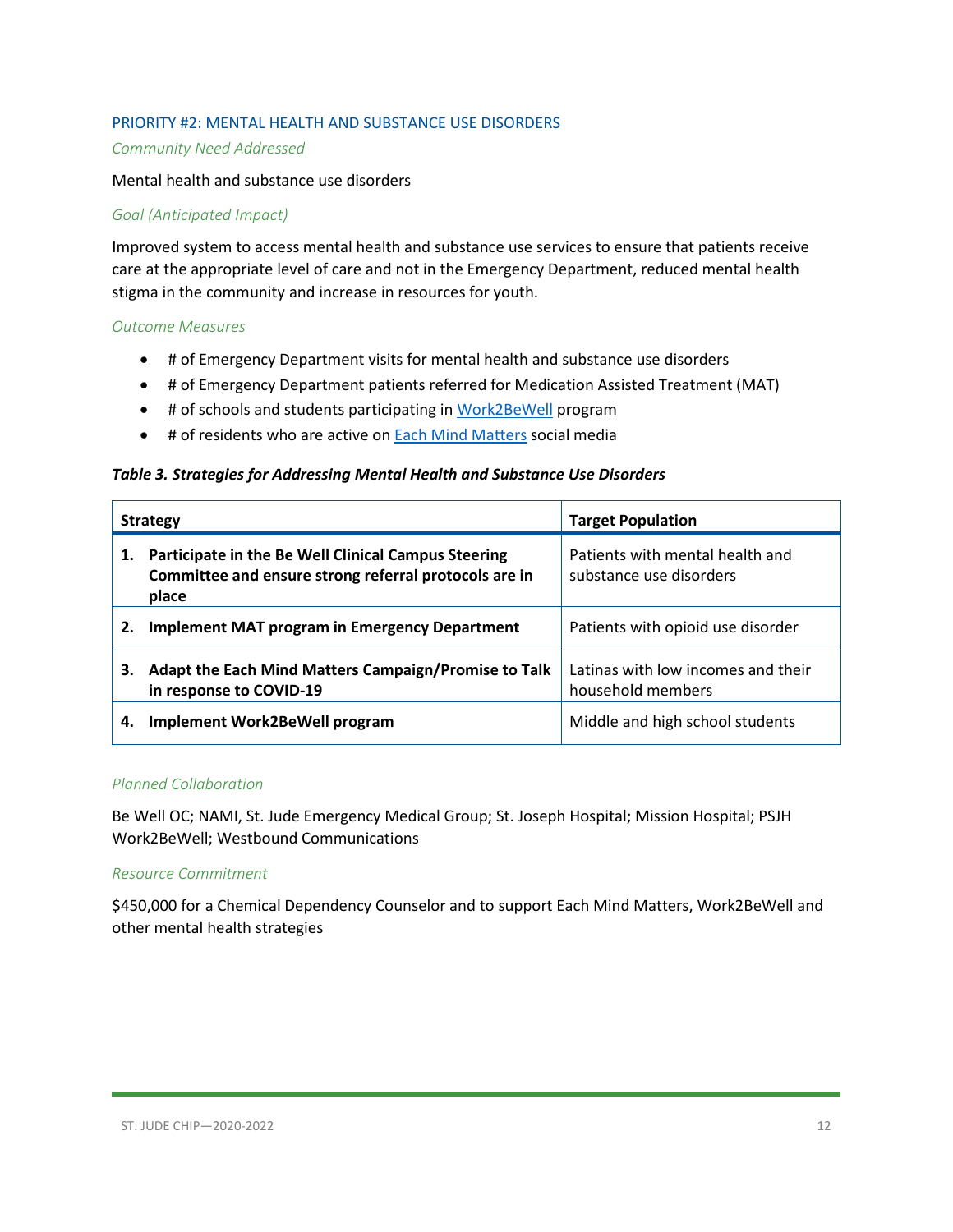#### PRIORITY #3: ACCESS TO CARE AND CARE NAVIGATION

#### *Community Need Addressed*

Lack of access to primary care, dental care, mental health care and difficulties in navigating services

#### *Goal (Anticipated Impact)*

Increase the number of primary care, dental care and mental health visits to the uninsured and underinsured in Orange County

#### *Outcome Measure*

Number of primary care, dental and mental health visits provided by St. Jude Neighborhood Health [Centers](http://www.stjudenhc.com/) in North Orange County

#### *Table 4. Strategies for Addressing Access to Care*

| <b>Strategy</b>                                                                                              | <b>Target Population</b>                                         |  |
|--------------------------------------------------------------------------------------------------------------|------------------------------------------------------------------|--|
| Open the Ponderosa Park site in 2021                                                                         | People who are uninsured or<br>underinsured and have low incomes |  |
| Open the Manchester site in 2022<br>2.                                                                       | People who are uninsured or<br>underinsured and have low incomes |  |
| Assess the integration of virtual visits into clinic<br>3.<br>operations as a way to reduce barriers to care | People who are uninsured or<br>underinsured and have low incomes |  |

#### *Planned Collaboration*

St. Jude Neighborhood Health Centers; Jamboree Housing; City of Anaheim

#### *Resource Commitment*

\$1.5 million in 2020 in capital and operating support, \$3 million in capital and operating support in 2021 and \$1.5 million in operating subsidy in 2022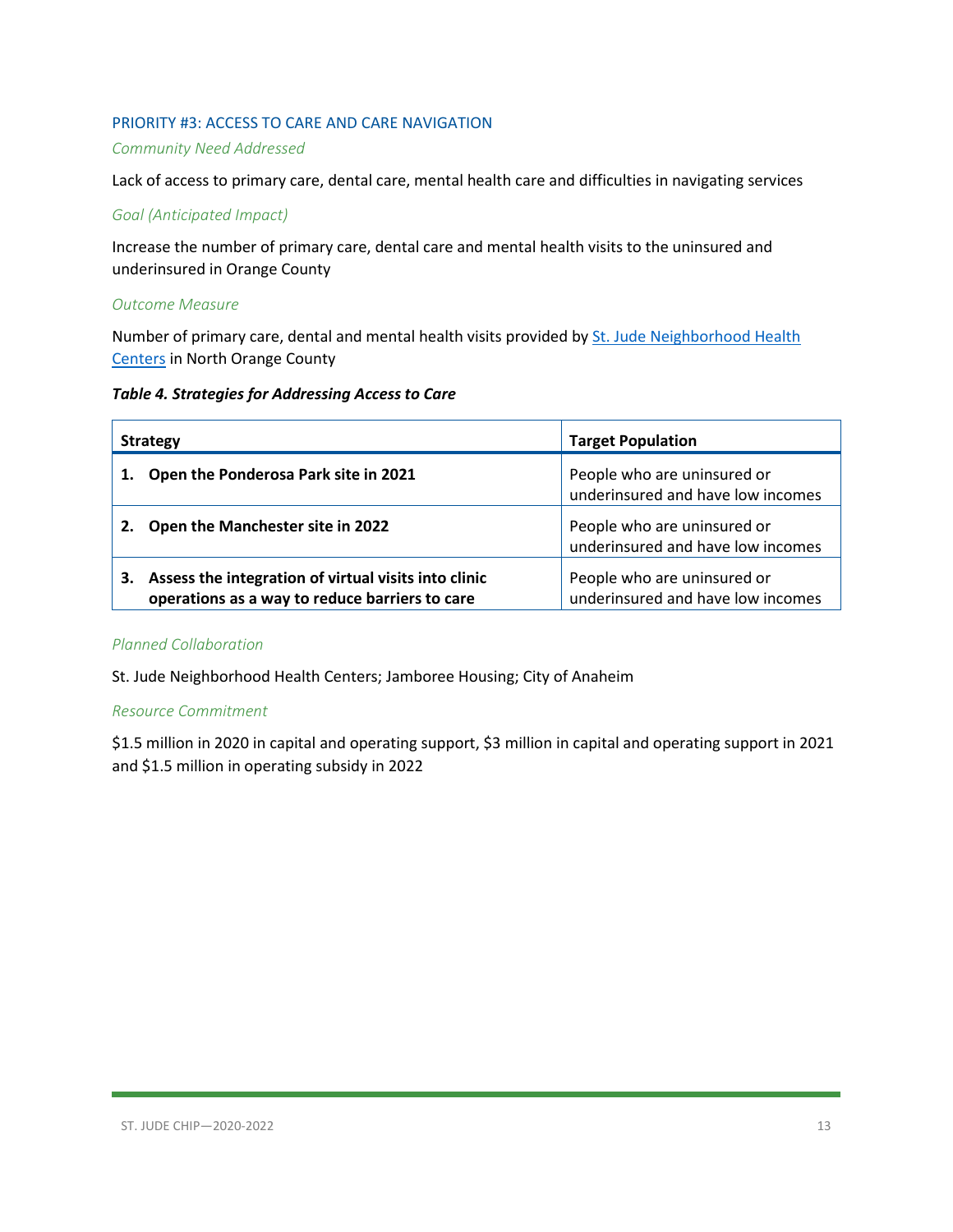#### PRIORITY #4: HEALTH EQUITY/RACE DISPARITIES

#### *Community Need Addressed*

Disparities in health outcomes by race/ethnicity and lack of health equity

#### *Goal (Anticipated Impact)*

Reduce one health disparity selected by the regional Health Equity initiative from a community perspective

#### *Outcome Measure*

Reduction in the rate of the selected health disparity by 2022

#### *Table 5. Strategies for Addressing Health Equity and Race Disparities*

| <b>Strategy</b>                                                                                                             | <b>Target Population</b>                                                   |
|-----------------------------------------------------------------------------------------------------------------------------|----------------------------------------------------------------------------|
| Develop a plan to reduce the selected health disparity in<br>2021                                                           | Black, Brown, Indigenous, and People<br>of Color (BBIPOC) with low incomes |
| Implement the plan developed by the regional Health<br>Equity initiative to reduce the selected health disparity<br>in 2021 | <b>BBIPOC with low incomes</b>                                             |

#### *Planned Collaboration*

PSJH Health Equity Work Group

*Resource Commitment*

\$250,000 per year in 2021 and 2022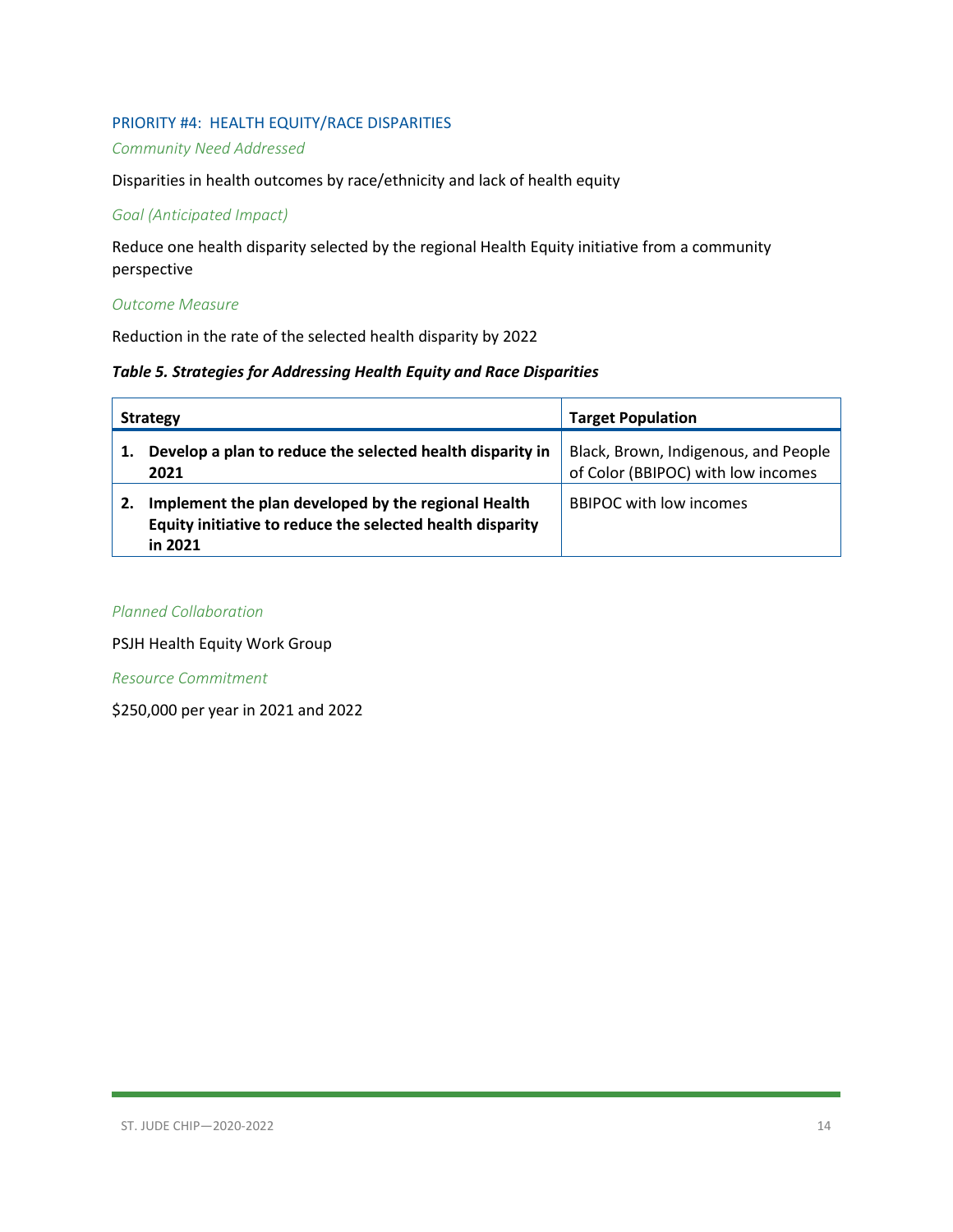## <span id="page-14-0"></span>Other Community Benefit Programs and Evaluation Plan

| <b>Initiative (Community</b><br><b>Need Addressed)</b>               | <b>Program Name</b>                                | <b>Description</b>                                                                                                               | <b>Target Population</b>                                                                                               |
|----------------------------------------------------------------------|----------------------------------------------------|----------------------------------------------------------------------------------------------------------------------------------|------------------------------------------------------------------------------------------------------------------------|
| Obesity<br>1.<br>Prevention                                          | <b>Move More, Eat</b><br>Healthy                   | Policy, system and<br>environmental<br>change to reduce<br>obesity                                                               | North Orange County<br>neighborhoods with<br>low incomes                                                               |
| COVID-19<br>2.                                                       | Disaster Response                                  | Emergency, mid-term<br>and long-term<br>response to the<br>effects of COVID-19                                                   | North Orange County<br>communities with low<br>incomes                                                                 |
| 3.<br>Depression and<br>needs of frail<br>seniors                    | <b>Senior Services</b>                             | Late life depression,<br>in-home volunteer<br>support and chronic<br>disease management<br>for low income<br>elderly             | North Orange County<br>older adults with low<br>incomes                                                                |
| Medication, DME,<br>4.<br>Transportation<br>and Recuperative<br>Care | <b>Uninsured Patient</b><br><b>Discharge Needs</b> | Provide support to<br>assist indigent<br>patients with<br>medication,<br>transportation,<br>recuperative care<br>and other needs | Uninsured patients of<br>St. Jude Medical Center                                                                       |
| Health care<br>5.<br>navigation                                      | Medicaid Playbook                                  | Care coordination for<br>Medi-Cal patients                                                                                       | ED and hospital Medi-<br>Cal patients at St. Jude<br><b>Medical Center and</b><br>affiliated physicians<br>and clinics |

*Table 6. Other Community Benefit Programs in Response to Community Needs*